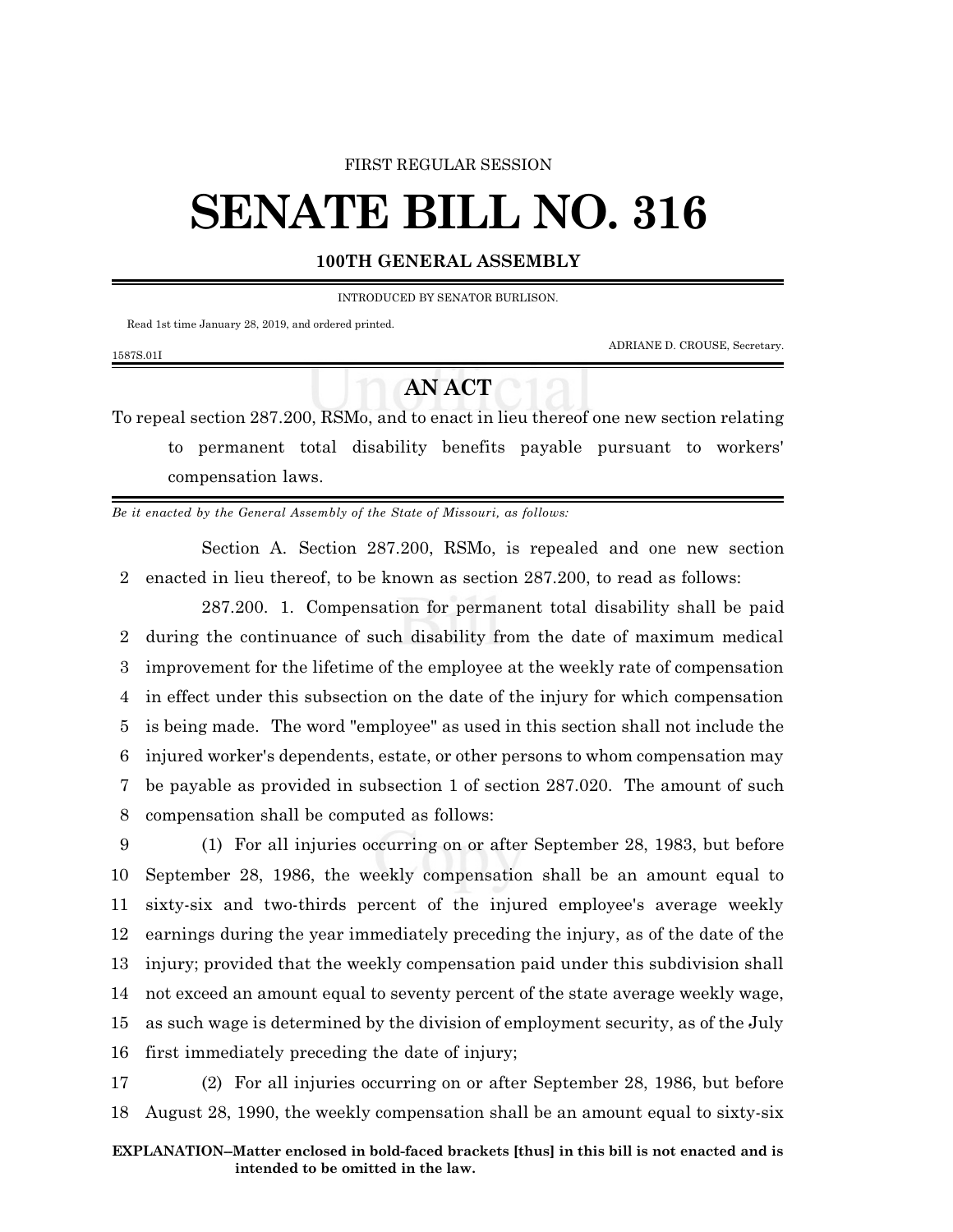and two-thirds percent of the injured employee's average weekly earnings during the year immediately preceding the injury, as of the date of the injury; provided that the weekly compensation paid under this subdivision shall not exceed an amount equal to seventy-five percent of the state average weekly wage, as such wage is determined by the division of employment security, as of the July first immediately preceding the date of injury;

 (3) For all injuries occurring on or after August 28, 1990, but before August 28, 1991, the weekly compensation shall be an amount equal to sixty-six and two-thirds percent of the injured employee's average weekly earnings as of the date of the injury; provided that the weekly compensation paid under this subdivision shall not exceed an amount equal to one hundred percent of the state average weekly wage;

 (4) For all injuries occurring on or after August 28, 1991, the weekly compensation shall be an amount equal to sixty-six and two-thirds percent of the injured employee's average weekly earnings as of the date of the injury; provided that the weekly compensation paid under this subdivision shall not exceed an amount equal to one hundred five percent of the state average weekly wage;

 (5) For all injuries occurring on or after September 28, 1981, the weekly compensation shall in no event be less than forty dollars per week.

 2. Permanent total disability benefits that have accrued through the date of the injured employee's death are the only permanent total disability benefits that are to be paid in accordance with section 287.230. The right to unaccrued compensation for permanent total disability of an injured employee terminates on the date of the injured employee's death in accordance with section 287.230, and does not survive to the injured employee's dependents, estate, or other persons to whom compensation might otherwise be payable.

 3. All claims for permanent total disability shall be determined in accordance with the facts. When an injured employee receives an award for permanent total disability but by the use of glasses, prosthetic appliances, or physical rehabilitation the employee is restored to his or her regular work or its equivalent, the life payment mentioned in subsection 1 of this section shall be suspended during the time in which the employee is restored to his or her regular work or its equivalent. The employer and the division shall keep the file open in the case during the lifetime of any injured employee who has received an award of permanent total disability. In any case where the life payment is suspended under this subsection, the commission may at reasonable times review the case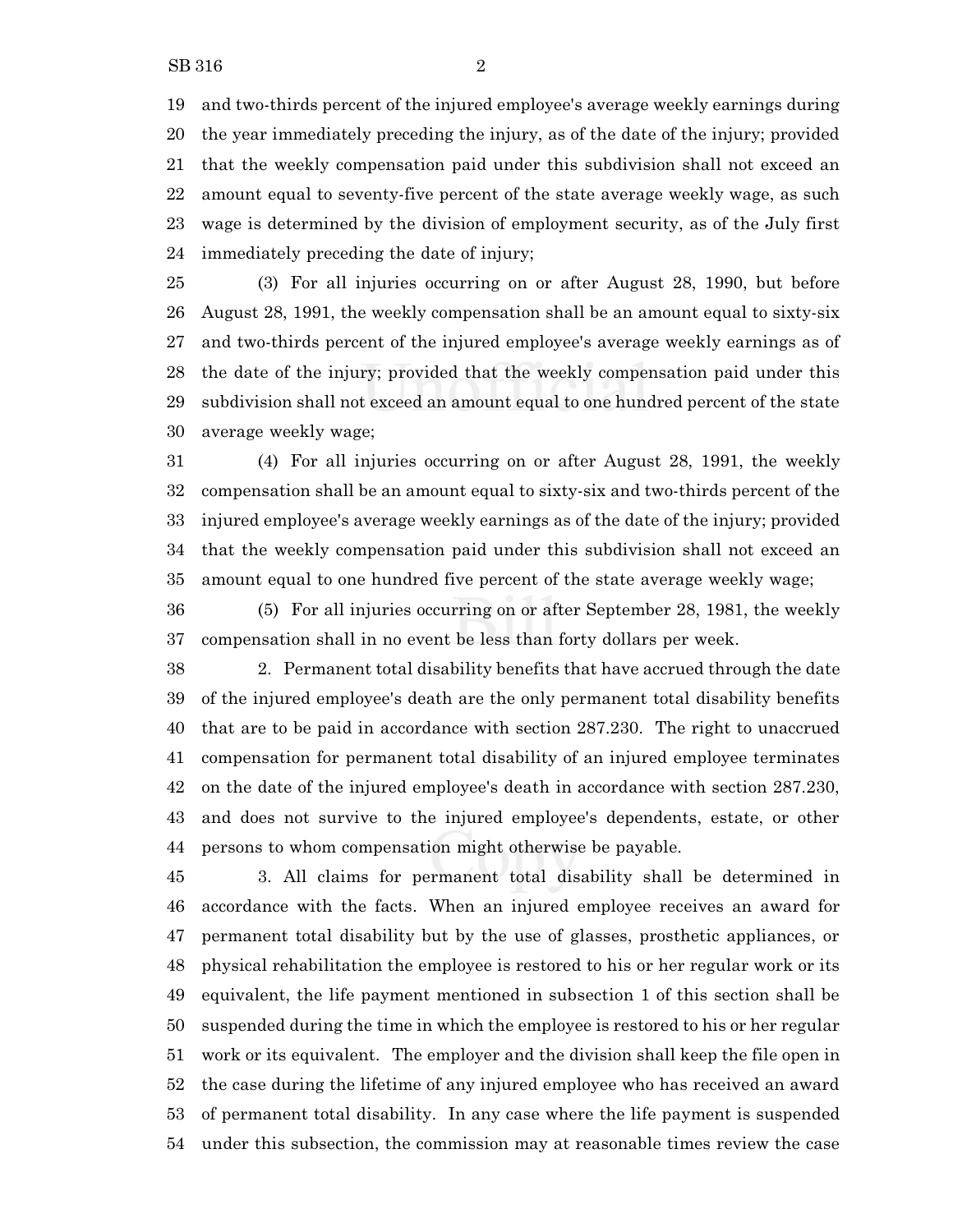and either the employee or the employer may request an informal conference with the commission relative to the resumption of the employee's weekly life payment in the case.

 4. For all claims filed on or after January 1, 2014, for occupational diseases due to toxic exposure which result in a permanent total disability or death, benefits in this chapter shall be provided as follows:

 (1) Notwithstanding any provision of law to the contrary, such amount as due to the employee during said employee's life as provided for under this chapter for an award of permanent total disability and death, except such amount shall only be paid when benefits under subdivisions (2) and (3) of this subsection have been exhausted;

 (2) For occupational diseases due to toxic exposure, but not including mesothelioma, an amount equal to two hundred percent of the state's average weekly wage as of the date of diagnosis for one hundred weeks paid by the employer; and

 (3) In cases where occupational diseases due to toxic exposure are diagnosed to be mesothelioma:

 (a) For employers that have elected to accept mesothelioma liability under this subsection, an additional amount of three hundred percent of the state's average weekly wage for two hundred twelve weeks shall be paid by the employer or group of employers such employer is a member of. Employers that elect to accept mesothelioma liability under this subsection may do so by either insuring their liability, by qualifying as a self-insurer, or by becoming a member of a group insurance pool. A group of employers may enter into an agreement to pool their liabilities under this subsection. If such group is joined, individual members shall not be required to qualify as individual self-insurers. Such group shall comply with section 287.223. In order for an employer to make such an election, the employer shall provide the department with notice of such an election in a manner established by the department. The provisions of this paragraph shall expire on December 31, 2038; or

85 (b) For employers who reject mesothelioma under this subsection, then the exclusive remedy provisions under section 287.120 shall not apply to such liability. The provisions of this paragraph shall expire on December 31, 2038; and

 (4) The provisions of subdivision (2) and paragraph (a) of subdivision (3) of this subsection shall not be subject to suspension of benefits as provided in